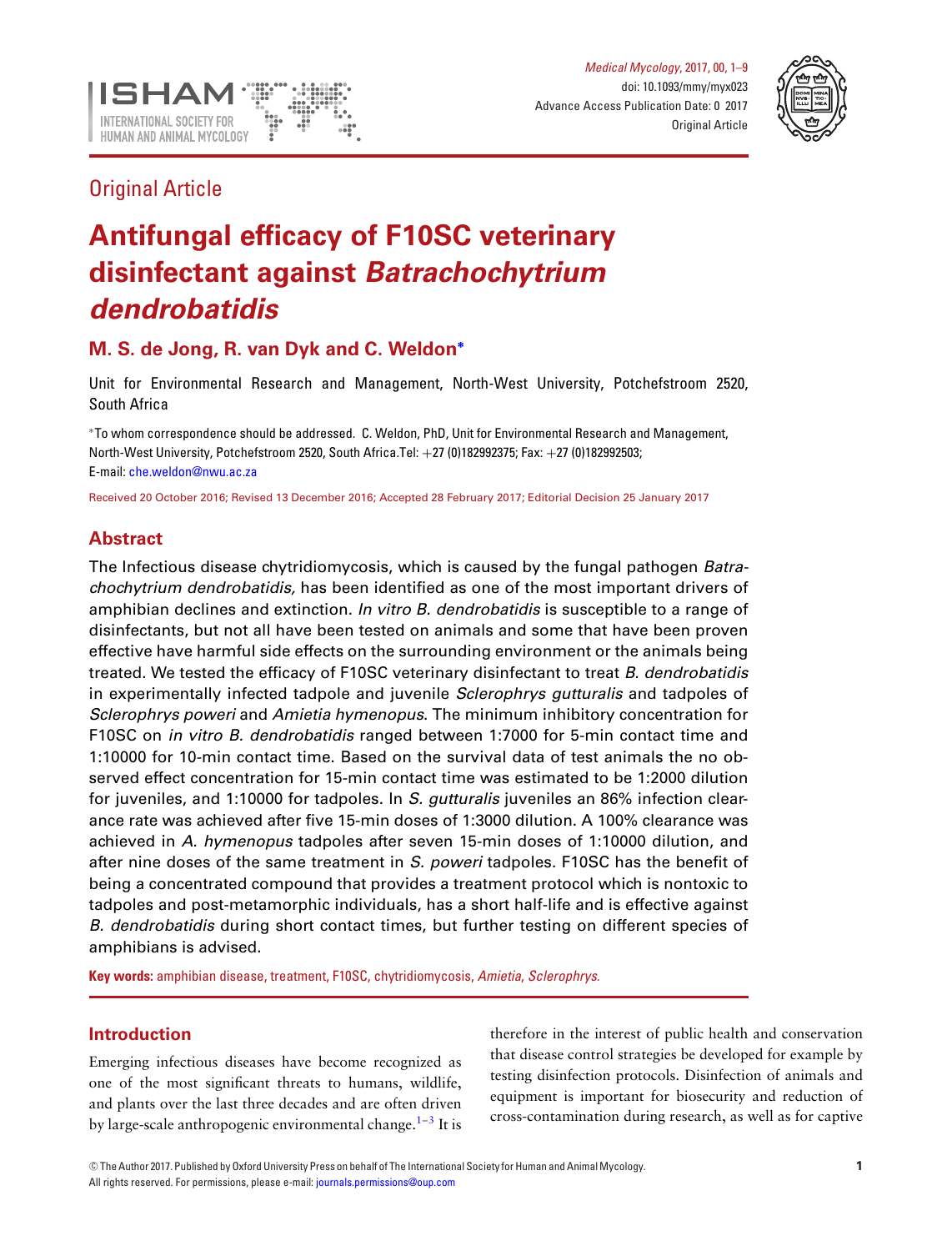husbandry, and as a quarantine procedure or part of a conservation management strategy for species threatened by disease[.4](#page-7-2) Disinfectants can also be used as treatments for pathogenic organisms, including fungal infections. $5,6$  $5,6$ 

One emerging infectious disease of amphibians in particular, chytridiomycosis has received a lot of attention from conservation strategists.<sup>[7–](#page-7-5)[9](#page-7-6)</sup> Chytridiomycosis has been implicated as the driver of population declines in over 200 species on a global scale and has been associated with the extinction of some species.<sup>[10](#page-8-0)</sup> This disease is caused by the presence of the chytrid fungus, *Batrachochytrium dendrobatidis* in the skin of all three amphibian orders.<sup>11-[14](#page-8-2)</sup> Chytridiomycosis causes death by disruption of normal physiological skin functions, including cutaneous respiration and osmoregulation, resulting in fatal electrolyte imbalances.[15](#page-8-3) Because *B. dendrobatidis* can remain infective in the environment without an amphibian host for up to 7 weeks and up to 4 weeks in deionized or tap water,  $16$ its persistence presents a major threat to biosecurity in *ex situ* conservation. Effective disease control should therefore include both the treatment of infected animals and disinfection of the environment in which they are maintained.<sup>17</sup> Recently, a congeneric chytrid fungus *B. salamandrivorans* has been discovered in salamanders and newts in Asia and Eu-rope.<sup>[18,](#page-8-6)[19](#page-8-7)</sup> Its invasive nature and pathogenicity implies that similar disease management strategies, including treatment protocols need to be developed for *B. salamandrivorans*.

*In vitro B. dendrobatidis* is susceptible to elevated temperature, drying, salt, and a broad range of antibiotics and chemicals. The most widely used disinfectant is bleach (sodium hypochlorite), but it is harmful to live amphibians. Other disinfectants recommended for use include Path-XTM agricultural disinfectant, Virkon, benzalkonium chlo-ride, ethanol,<sup>[20](#page-8-8)</sup> Betadine antiseptic liquid, F10SC veterinary disinfectant, and TriGene virucidal disinfectant cleaner.<sup>[21](#page-8-9)</sup> These compounds are effective over short contact times and ideal for surface decontamination but not all are safe for use on animals. Furthermore, the concentrations that kill 100% of the zoospores and prevents growth and encystment vary between agents.<sup>[22](#page-8-10)</sup> Elevated temperature has shown promise as a treatment, but species differences in tolerance preclude this as a consistently viable treatment.<sup>[23](#page-8-11)</sup> A treatment combining formalin and malachite green was followed by the death of five frogs during the first 48 h of treatment.<sup>[24](#page-8-12)</sup> Chloramphenicol has been proven to be an effective treatment but issues related to human health eliminate it as a viable treatment.[25,](#page-8-13)[26](#page-8-14) Two independent studies used itraconazole to successfully clear infection in juvenile frogs $27$  and anuran tadpoles, $28$  respectively, but resultant depigmentation in tadpoles limits its application. Other antifungals that have successfully cleared infection in post-metamorphic frogs include voriconazole spray and terbinafine hydrochloride in ethanol baths.[29,](#page-8-17)[30](#page-8-18)

An agent selected to disinfect equipment or treat animals should not have any harmful side effects, either on the environment or the animals being treated. There is therefore a need to develop treatment protocols using compounds that are effective at low concentrations and over short contact times without harming the environment or host and showing efficacy over all amphibian life stages. F10SC veterinary disinfectant (F10SC) is a quaternary ammonium and biguanidine compound generally used as a surface acting biocidal. Due to its high concentration, inherently low toxicity and biodegradable nature, it is widely used within the veterinary profession in clinical practice, referral hospitals, zoos, laboratories, and various other institutions [\(www.healthandhygiene.co.za/f10sa\)](http://www.healthandhygiene.co.za/f10sa). F10SC has been proven to be effective against *B. dendrobatidis in vitro* at a concentration of  $1:3000^{21}$  and has been used as a prophylactic treatment for dermatomycoses in quarantined amphibians.[31](#page-8-19) However, F10SC had not been experimentally tested as a treatment option for *B. dendrobatidis* infection, highlighting the need for clinical trials.

Here we report on the toxicity characteristics of F10SC to *B. dendrobatidis* and three anuran host species, as well as its efficacy as a treatment option in both tadpoles and juvenile toads. It is possible to test clearance success by first infecting individuals through exposure to fungal zoospores, $22,32$  $22,32$  followed by subsequent treatment with the test compound. Moreover, infection status can accurately be diagnosed in the keratinised superficial skin layers of post-metamorphic individuals and in the jaw sheaths of tadpoles as a way of gauging the efficacy of the antifungal test compound.<sup>[15](#page-8-3)</sup>

#### **Methods**

Ethics approval was obtained from the North-West University Animal Ethics Office (ethics number NWU-00013- 10-S4). We followed a phased approach to ensure that the minimum number of animals was exposed to lethal concentrations of F10SC, and that the selected concentration(s) ultimately killed *B. dendrobatidis* without harming the experimental animals. The toxicity levels of F10SC for *B. dendrobatidis* were determined, and these parameters used to guide toxicity trials on the experimental animals. A broad range of effective concentrations (able to kill *B. dendrobatidis*) were first tested on individual animals before safe concentrations (animal survives exposure) were replicated on the test subjects.

## *Batrachochytrium dendrobatidis* culture

We used an isolate of *B. dendrobatidis* (MG04) that was obtained from a wild *Amietia fuscigula* during a disease survey of the Western Cape. This isolate belongs to the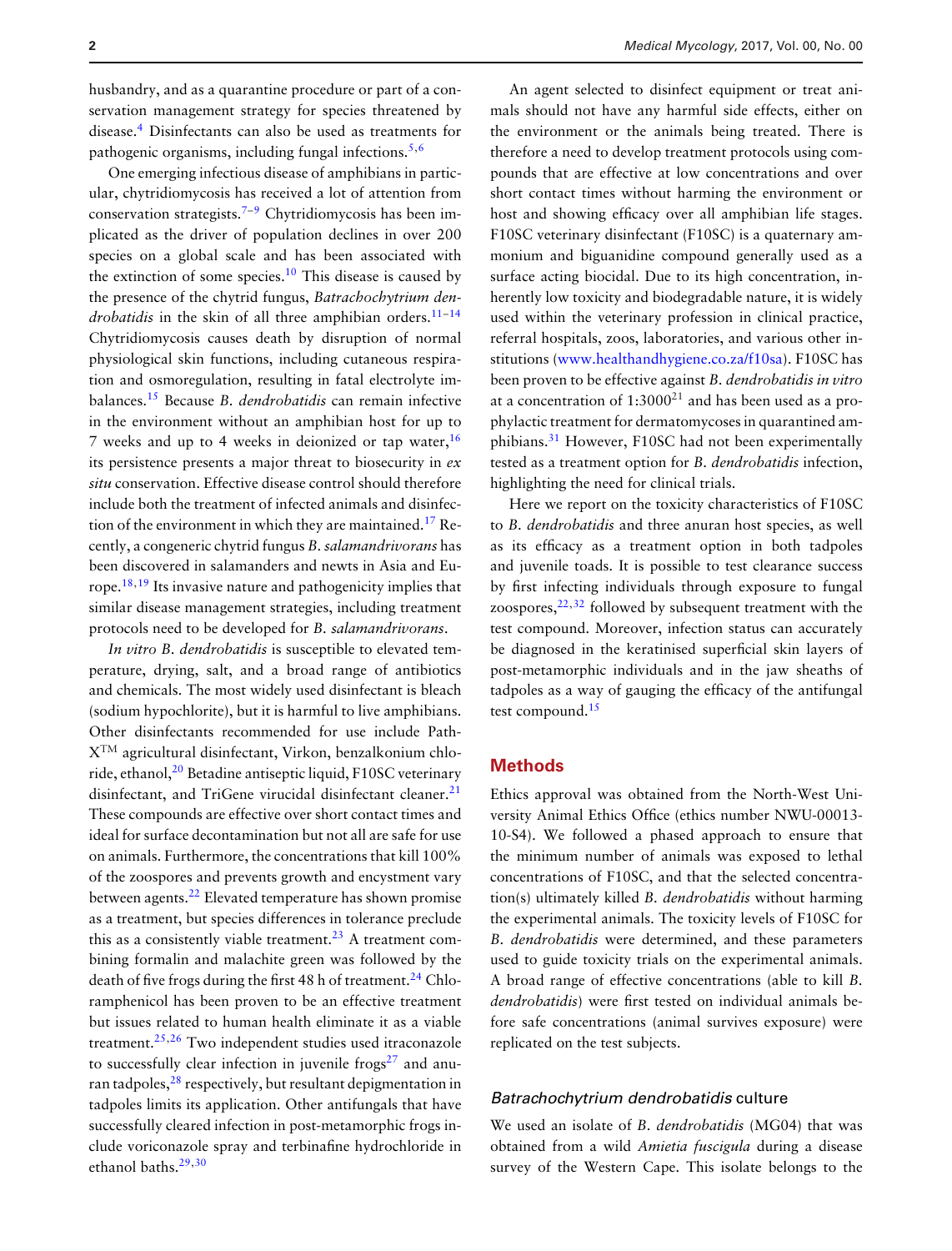global panzootic lineage (GPL) and thus has a high infection potential and virulence.[33](#page-8-21) In sum, 1 ml *B. dendrobatidis* culture was passaged into tissue culture flasks (25 cm<sup>2</sup>) growth surface) containing 14 ml 1% tryptone broth and kept at  $4°C \cdot 12,34$  Four days prior to zoospore harvesting the cultures were incubated at 21◦C to stimulate zoospore production. Cultures were first inspected with an inverted microscope (Nikon Eclipse TS100-F) to determine if zoospores were present, before zoospore density was quantified using a hemocytometer.

## F10SC toxicity test on *Batrachochytrium dendrobatidis*

The efficacy of F10SC on *B. dendrobatidis* was determined by establishing the minimum inhibitory concentration (MIC) defined as the lowest concentration of an antimicrobial drug that will inhibit the visible growth of a microorganism after overnight incubation.<sup>35</sup> The fungicidal tests were carried out in accordance with Section 5.2 of SANS 636–2013 guidelines for disinfectants based on quaternary ammonium compounds but with the following modifications.<sup>[36](#page-8-23)</sup> In sum, 200  $\mu$ l of broth containing approximately 10,000 *B. dendrobatidis* zoospores was transferred to each of 96-well plates, the plates sealed with Parafilm and incubated at 21◦C for 4 days. The supernatant in each well was then removed and replaced with a chosen dilution of F10SC. The *B. dendrobatidis* plates were assigned to six treatments according to the dilution of F10SC (1:3000, 1:5000, 1:7000, 1:10000, 1:15000, and 1:30000), plus a control that received autoclaved distilled water. Each treatment was tested at four different time intervals (range 5– 120 min) and was replicated 12 times. Microscopy using an inverted microscope established culture viability at the various time intervals. A culture was presumed nonviable if no motile zoospores were seen after 30 s of observation. The F10SC was then removed and replaced with 1% tryptone broth, and again observed for the presence/absence of motile zoospores after 24 h of incubation at 21◦C. We assumed that if motile zoospores only were sensitive to F10, a burst of zoospores originating from mature sporangia present in the culture at the time of the exposure, would be observed the day following incubation. Alternatively, we assumed that a persistent loss of motile zoospores indicated that the culture was not viable, since not only motile zoospores but also mature sporangia were inhibited. The respective F10SC treatments (concentration and exposure time) were deemed effective at inhibiting *B. dendrobatidis*.

#### Collection and husbandry of test animals

Three anuran species known to be susceptible to *B. dendrobatidis* infection were included in this study.[37,](#page-8-24)[38](#page-8-25) Gut-

tural toads, *Sclerophrys gutturalis,* is a robust species under captive conditions and an imminent experimental model of chytridiomycosis (Weldon, unpublished data). Power's toad, *Sclerophrys Poweri,* is closely related to *S. gutturalis* and allowed us to test if subtle differences in toxicity to F10SC and treatment of *B. dendrobatidis* exist within a genus. The Phofung river frog, *Amietia hymenopus,* is an important long-term indicator of chytridiomycosis in nature and one of the few species known to experience seasonal mortality in South Africa.<sup>37</sup> Egg strings of *S. gutturalis* (four clutches) were collected from ponds in the Potchefstroom area, North West Province (26.679976, 27.095241) on 01/11/2013 (permit no. 028NW-11). Three egg clutches of *S. poweri* were collected from a farm dam near Ventersdorp, North West Province (26°20′41.8″S 26◦46 37.7E) on 08/12/2014 under the same permit. Tadpoles of *A. hymenopus* were collected from Mont-Aux-Sources, KwaZulu-Natal (28°44′54.0″S 28°52′39.5″E) on 03/12/2014 (permit no OP526/2014). Only tadpoles under Gosner stage 30 were collected as these have a reduced likelihood of being infected with *B. dendrobatidis*. [37](#page-8-24)

Temperature was adjusted at 20◦C and 15◦C for the toads and frogs, respectively, for the duration of the experiment and lighting was regulated on a 12-hour day/night cycle. The eggs were hatched in aerated shallow trays  $(42 \times$ 28 cm). Tadpoles were housed in glass aquaria  $(30\times40 \text{ cm})$ in aerated aged borehole water. Toad tadpoles were reared on ground Tetra tabimin pellets, and three quarter water changes were made every other day. *A. hymenopus* tadpoles were fed ground Marcus Rohrer Spirulina tablets and received three quarter water changes daily. Once their tails were resorbed juveniles were kept individually in plastic tubs containing wetted tissue paper substrate  $(8 \times 13 \text{ cm})$ . Juveniles were fed 5–8 pinhead crickets 3 times a week and the substrate replaced twice weekly.

#### F10SC amphibian toxicity trials

F10SC toxicity was determined in three steps on the test animals by establishing the highest concentrations where no adverse effect was observed (NOEC, no observed effect concentration). First a range finding test was performed by testing a wide range of concentrations with large steps between consecutive concentrations on single animals. In doing so it is possible to find those concentrations that are safe to use while preventing the unnecessary death of groups of animals.[39](#page-8-26) Tadpoles from all three species were exposed in plastic cups containing 100 ml of F10SC dilution, while juvenile *S. gutturalis* exposures were performed in petri dishes filled with 20 ml of F10SC dilution. Aged borehole water replaced the test compound in the control groups. Animals were exposed for 5 min to the following F10SC concentrations during the range finding test: 1:100, 1:500, 1:1000,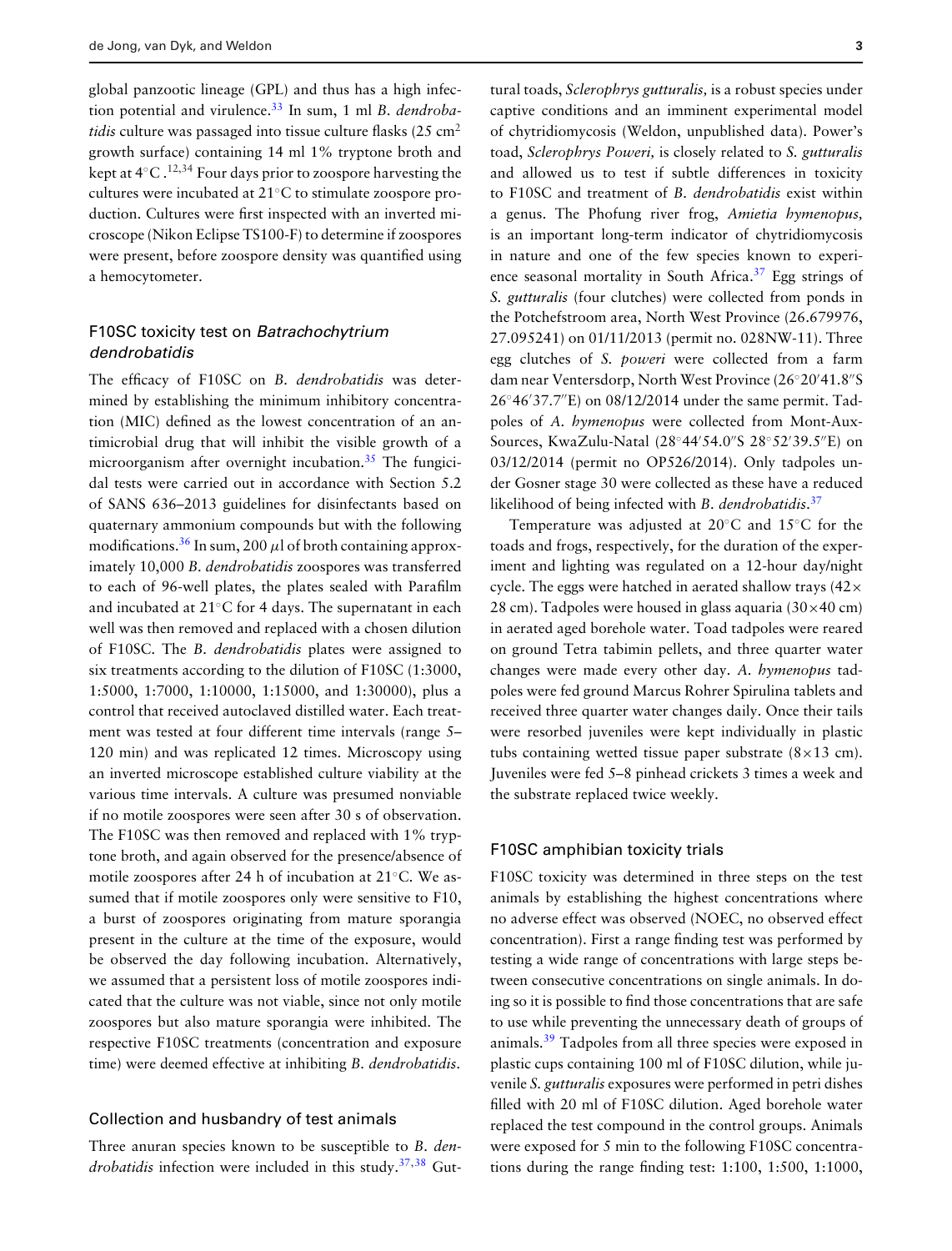1:5000, and 1:10000. Second, replicated trials were conducted on a narrower range of F10SC concentrations identified by the range finding test in order to yield an even more precise safe concentration for experimental animals. These concentrations were more diluted than the lowest lethal concentration, but more concentrated than the highest safe concentration. Third, selected concentrations were tested on *S. gutturalis* juveniles and tadpoles and *S. poweri* tadpoles during 5, 15, and 30 min exposures and replicated in 10 animals. Tests for each concentration started with the shortest contact time and only progressed to a longer contact time if all test subjects survived.

Observable differences in behavior from control animals were interpreted as signs of discomfort and used as humane endpoints during the exposures. For tadpoles, the endpoints included any change in the frequency or intensity of movement, sporadic and intense surfacing, and turning upside down. Endpoints for juveniles included increased mucus production, cutaneous erythema, and any change in posture or behavior in attempts to escape the solution.[40](#page-8-27) Experiments were terminated when humane endpoints were reached and the animals euthanized with Ethyl 3-aminobenzoate methanesulfonate salt (MS222). Animals that survived exposure were kept for a further 7 days to observe any potential adverse effects, after which they were euthanized with MS222. All specimens were preserved in 70% ethanol.

#### *B*. *dendrobatidis* **clearance trials**

#### *Tadpole inoculation and treatment*

Tadpoles of *S. poweri* and *A. hymenopus* between developmental stages 31 and 33 were randomly selected from the various clutches and assigned to two treatment groups, a positive control (exposed to *B. dendrobatidis* but not treated with F10SC) and a negative control group, each of 20 animals, thus totaling 80 tadpoles for each species. Tadpoles were individually housed in plastic cups containing 200 ml aged borehole water. Zoospores were harvested and quantified using the procedures described above; density varied between  $0.7 \times 10^5 - 1 \times 10^5$  zoospores per ml. Prior to *B. dendrobatidis* exposure, cups were decanted so that ∼50 ml water remained. In sum, 500 μl inoculation culture was then pipetted into each cup. Control animals received a similar dose of filtered *B. dendrobatidis* culture that was passed through a sterile 0.2  $\mu$ m single use syringe filter unit. Cups were refilled with aged borehole water after 30-min exposure time. Tadpoles were inoculated every other day for a total of five doses. Seven days after the last dose F10SC treatment commenced.

Tadpoles were treated in petri dishes filled with 20 ml of either 1:10000 F10SC solution for 15 min or aged borehole water (control group), after which they were returned to their cups. One group received seven daily treatments, and another group received nine daily treatments. The third group served as a positive control (previously exposed to *B. dendrobatidis*), while the fourth group served as negative control (no prior *B. dendrobatidis* exposure). These were exposed to aged borehole water for nine consecutive days. The treatment group that received seven F10SC treatments received aged borehole water on days eight and nine. Seven days after the last F10SC treatment the animals were euthanized with MS222.

#### *Juvenile inoculation and treatment*

Recently metamorphosed *S. gutturalis* juveniles were randomly assigned to three treatment groups, a positive control and a negative control group, each of 30 animals, thus totaling 150 animals. Animals were inoculated with *B. dendrobatidis* in petri dishes containing 15 ml borehole water. Zoospore density varied between  $5.8\times10^{5}$  and  $6.3\times10^{5}$  zoospores per ml. Treatment and positive control animals received five doses of 500 μl *B. dendrobatidis* culture every other day, while negative control animals received a similar dose of filtered *B. dendrobatidis* culture. Animals were returned to their tubs after 3 hours of exposure. Seven days after the last dose F10SC treatment commenced.

Animals were treated in petri dishes containing 15 ml aged borehole water for 10 min with a 1:3000 F10SC dilution before being returned to their tubs. One group received only one treatment, while another two groups received three and five daily treatments, respectively. A fourth group served as a positive control (previously exposed to *B. dendrobatidis*), while the last group served as a negative control (no prior *B. dendrobatidis* exposure) and were exposed to aged borehole water for five consecutive days. The treatment groups that received fewer than five F10SC treatments received aged borehole water on the remaining treatment days. Seven days after the last F10SC treatment the animals were euthanized. Juveniles that died during the experiment were placed in 1.5 ml micro tubes with 70% ethanol. All surviving animals were preserved in 70% ethanol filled micro tubes after euthanasia.

#### Infection diagnosis

A noninvasive technique was used to screen for *B. dendrobatidis* in the juvenile toads before administering the first F10SC treatment. A sterile cotton swab was streaked 10 time[s](#page-4-0) over the ventral surface of the hind feet, thighs, and belly region. Gloves were changed between individuals. Swabs were stored dry at 4◦C until they were tested for *B. dendrobatidis* with quantitative polymerase chain reaction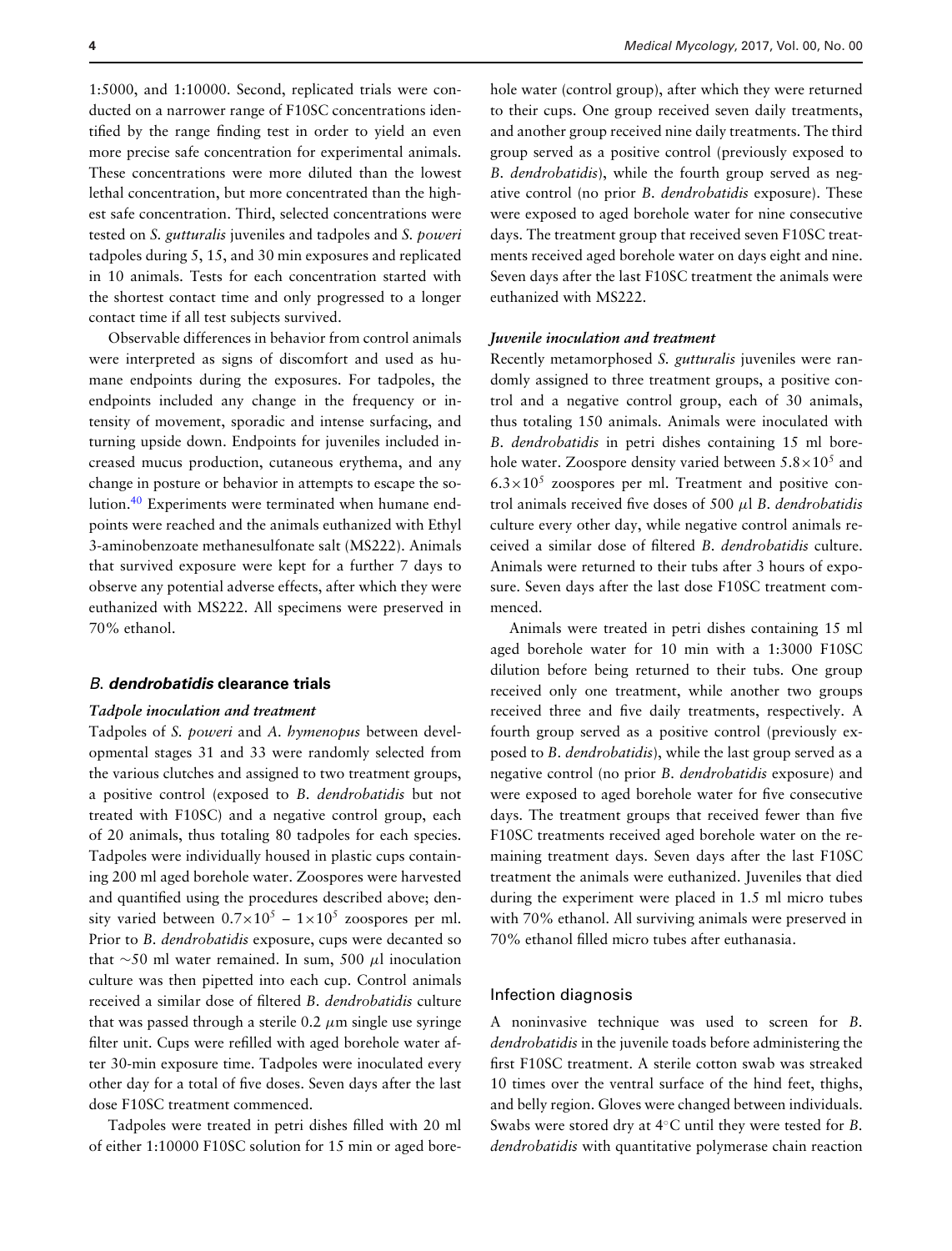(qPCR). The oral discs of preserved tadpole specimens and the hind limbs of preserved juvenile specimens were excised using a sterile surgical blade and cutting stage. The blade and dissecting stage were wiped with 96% ethanol and paper towel between each specimen and replaced between treatment groups. DNA from the pretreatment swabs and posttreatment tissue samples was subjected to qPCR for the diagnosis of *B. dendrobatidis* using a modified protocol of Boyle et al.<sup>34</sup> For DNA extraction we used 50  $\mu$ l PrepMan Ultra, the samples were vortexed for 5 min, and centrifuged for 3 min. We included only 0.4  $\mu$ l BSA per sample in the Mastermix, which reduced the added distilled water to 9.475  $\mu$ l, and the last two steps in the qPCR cycle were repeated 60 times.

## **Results**

#### F10 toxicity to *Batrachochytrium dendrobatidis*

After incubating *B. dendrobatidis* for 3 days in 96 wellplates, a white biofilm was visible at the bottom of each well, and active growing *B. dendrobatidis* cultures were observed upon microscopic examination in all the experimental and control wells. A series of F10SC dilutions was then allowed to react with the live *B. dendrobatidis* cultures, and their viability recorded at regular time intervals. Death of the fungal colonies (complete inhibition of zoospores) was confirmed after a 24-h post-exposure incubation period. *B. dendrobatidis* survival time progressively decreased with increasing concentrations of the test substance. It took less than 5 min contact time for F10SC to kill at least 99.9% of *B. dendrobatidis* at concentrations ≥1:7000, which represents at least a Log-4 reduction of the original zoospore density in the wells (Table [1\)](#page-4-1). The MIC for 5 min contact time was estimated to be 0.0143% F10SC or a 1:7000 dilution. Concentrations of 1:10000 and 1:15000 required

<span id="page-4-1"></span>

|  | <b>Table 1.</b> Fungicidal efficacy of F10SC against <i>Batra</i> - |  |  |  |
|--|---------------------------------------------------------------------|--|--|--|
|  | chochytrium dendrobatidis.                                          |  |  |  |

| Dilution                 | Contact<br>time   | Percentage kill of<br>B. dendrobatidis |  |
|--------------------------|-------------------|----------------------------------------|--|
| 1:3000 or 0.033% F10SC   | $5 \text{ min}$   | 99.9%                                  |  |
| 1:5000 or 0.02% F10SC    | $5 \text{ min}$   | 99.9%                                  |  |
| 1:7000 or 0.0143% F10SC  | $5 \text{ min}$   | 99.9%                                  |  |
| 1:10000 or 0.01% F10SC   | $10 \text{ min}$  | 99.9%                                  |  |
| 1:15000 or 0.0067% F10SC | $10 \text{ min}$  | 99.9%                                  |  |
| 1:30000 or 0.0033% F10SC | $120 \text{ min}$ | 99.9%                                  |  |

10 min of contact time to kill *B. dendrobatidis,* resulting in an estimated MIC for 10-min contact time of 0.0067% F10SC. And 1:30000 was the lowest concentration tested and took up to 120 min to kill all of the *B. dendrobatidis* colonies in the test wells.

#### **F10 toxicity to frogs**

The initial exposure of test animals to F10SC was done on a broad range of concentrations in order to minimize the time taken to find a safe dose and thus reduce the total number of test animals. These range finding tests demonstrated that survival in all three of the test species decreased as F10SC became more concentrated (Fig. [1\)](#page-4-0). The tolerance levels for juvenile *Sclerophrys gutturalis* was found to be almost 20 times higher than that of tadpoles of the same and other species. Differences in tolerance between tadpole species were negligible, with toxicity experienced at a 1:5000 F10SC dilution. Toxicity became much more acute (40x shorter survival time) when concentrations increased to 1:3000 and higher. In contrast to tadpoles, juvenile toads tolerated concentrations as high as 1:500, with the 1:100 dilution being toxic. The majority of test animals that displayed humane endpoint symptoms were im-

<span id="page-4-0"></span>

Figure 1. Survival time of different life stages of three species when exposed to a range of F10SC concentrations. Contact time was kept constant at 5 min. Individuals that survived up to 360 min post-exposure survived for 7 days before being euthanized.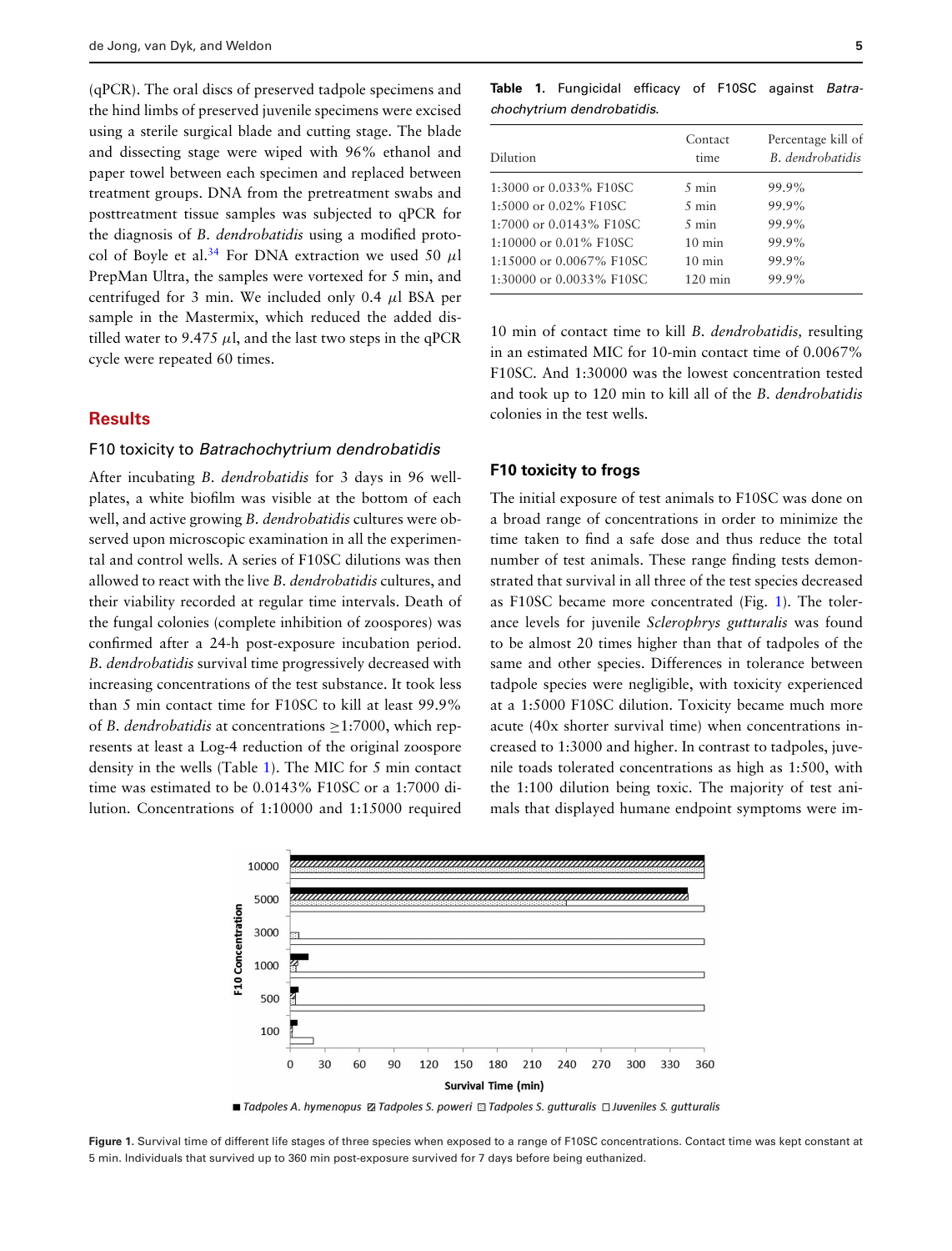Survival proportion Species Concentration 5 min 15 min 30 min Juveniles *S. gutturalis* 1:1000 0.8∗ 0.0 not tested *S. gutturalis* 1:2000 1.0 1.0 0.0 *S. gutturalis* 1:3000 1.0 1.0 0.0 Tadpoles *S. gutturalis* 1:5000 1.0<sup>∗</sup> 0.2<sup>∗</sup> not tested *S. poweri* 1.0∗ 0.3∗ not tested *S. gutturalis* 1:6000 1.0<sup>∗</sup> 0.3<sup>∗</sup> not tested *S. poweri* 1.0∗ 0.4∗ not tested *S. gutturalis* 1:7000 1.0<sup>∗</sup> 0.8<sup>∗</sup> not tested *S. poweri* 1.0∗ not tested not tested *S. gutturalis* 1:10000 1.0 1.0 0.8<sup>∗</sup> *S. poweri* 1.0 1.0 0.7<sup>∗</sup>

<span id="page-5-0"></span>**Table 2.** Survival rates of *Sclerophrys gutturalis* and *Sclerophrys poweri* following different exposure times to a range of F10SC concentrations.

∗Animals that displayed symptoms of humane endpoints were euthanized immediately following exposure time.

mediately euthanized. Those animals that died before euthanasia could be administered all died in under 5 min and were from the highest concentration treatments (1:100 – 1:1000). The mechanism for intolerance of F10SC is unknown but may stem from a sensitivity to high concentrations of its quaternary ammonium compounds. Generally, a shorter exposure duration (contact time between test compound and animal) and lower concentration of F10SC resulted in a higher proportion of test animals surviving the exposures. *Sclerophrys gutturalis* juveniles survived 5 and 15 min exposures below a 1:1000 concentration, but 30 min of exposure to the same concentrations was toxic (Table [2\)](#page-5-0). Concentrations lower than 1:3000 were not tested on juveniles since a 100% survival rate had already been obtained at concentrations as high as 1:2000. Similar sensitivity to exposure duration and dose concentration were observed for tadpoles of both *S. gutturalis* and *S. poweri*. Both species demonstrated 100% survival after 5-min exposure to all concentrations tested (1:5000-1:10000), whereas 15 min of exposure resulted in only 20–80% survival when exposed to concentrations higher than 1:10000. However, tadpoles displayed symptoms of distress during all exposures above 1:10000 concentration regardless of exposure time and were euthanized immediately following exposures. Only tadpoles that were exposed to a 1:10000 concentration for up to 15 min survived without displaying any distress symptoms; 30 min of exposure at this same concentration resulted in 80% survival of *S. gutturalis* tadpoles and 70% survival of *S. poweri* tadpoles. Based on the survival data the NOEC for 15-min contact time was esti-

mated to be 1:2000 dilution for juvenile toads and 1:10000 for tadpoles. No NOEC testing was performed on *Amietia hymenopus* because they displayed similar trends in the range finding test, and in order to reduce the number of animals used to the absolute minimum as required by the AnimCare ethics committee.

#### **Host susceptibility and survival**

Forty of the 150 juvenile *S. gutturalis* from the three treatment groups and positive control group (exposed to *B. dendrobatidis*) died before the F10SC treatment commenced. At the time when the diagnostic skin swabs were taken (7 days after the last *B. dendrobatidis* exposure), 11 animals from the exposure groups had died, and by the following day a further 29 animals had died (including three from the negative control group). The remaining 73.3% of the exposure animals were treated with F10SC. Animal numbers stabilized during treatment with F10SC, but nine more animals from the positive control group (no F10SC treatment) died. All of the remaining negative control animals were alive at the end of the experiment. Exposure to *B. dendrobatidis* did not result in 100% infection in any of the treatment or positive control groups. Instead, infection prevalence ranged between 71 and 93% (mean 83%, SD 9.93). The negative control group remained *B. dendrobatidis* free midway through the experiment and at the end of the experiment.

No deaths occurred in either of the two tadpole species (*S. poweri* and *Amietia hymenopus*) following *B. dendrobatidis* exposure and prior to F10SC treatment. Infection status was not determined in tadpoles before commencement of F10SC treatment in order to prevent possible damage caused by focused swabbing of their small mouthparts (loci of infection). All positive and negative control animals survived the duration of the experiment.

#### Clearance of *Batrachocytrium dendrobatidis*

A dose dependent response to the 1:3000 F10SC treatment was observed in *Sclerophrys gutturalis* juveniles that tested positive for *B. dendrobatidis* before the treatment regime (Fig. [2A](#page-6-0)). After a single dose, 40% of *B. dendrobatidis* infections were still present. Infection clearance rate was higher in animals that received repeated doses: 88 and 86% in the three- and five-dose groups, respectively. The negative control animals remained uninfected, while the positive control animals retained their infection. The animals that remained infected after F10SC exposure had a 3 times lower infection intensity (mean genomic equivalent (GE)  $\pm$  standard error  $(SE) = 1.554 \pm 1.990$ ) than the positive control group (mean GE  $\pm$  SE = 4.852  $\pm$  7.325). Treatment of tad-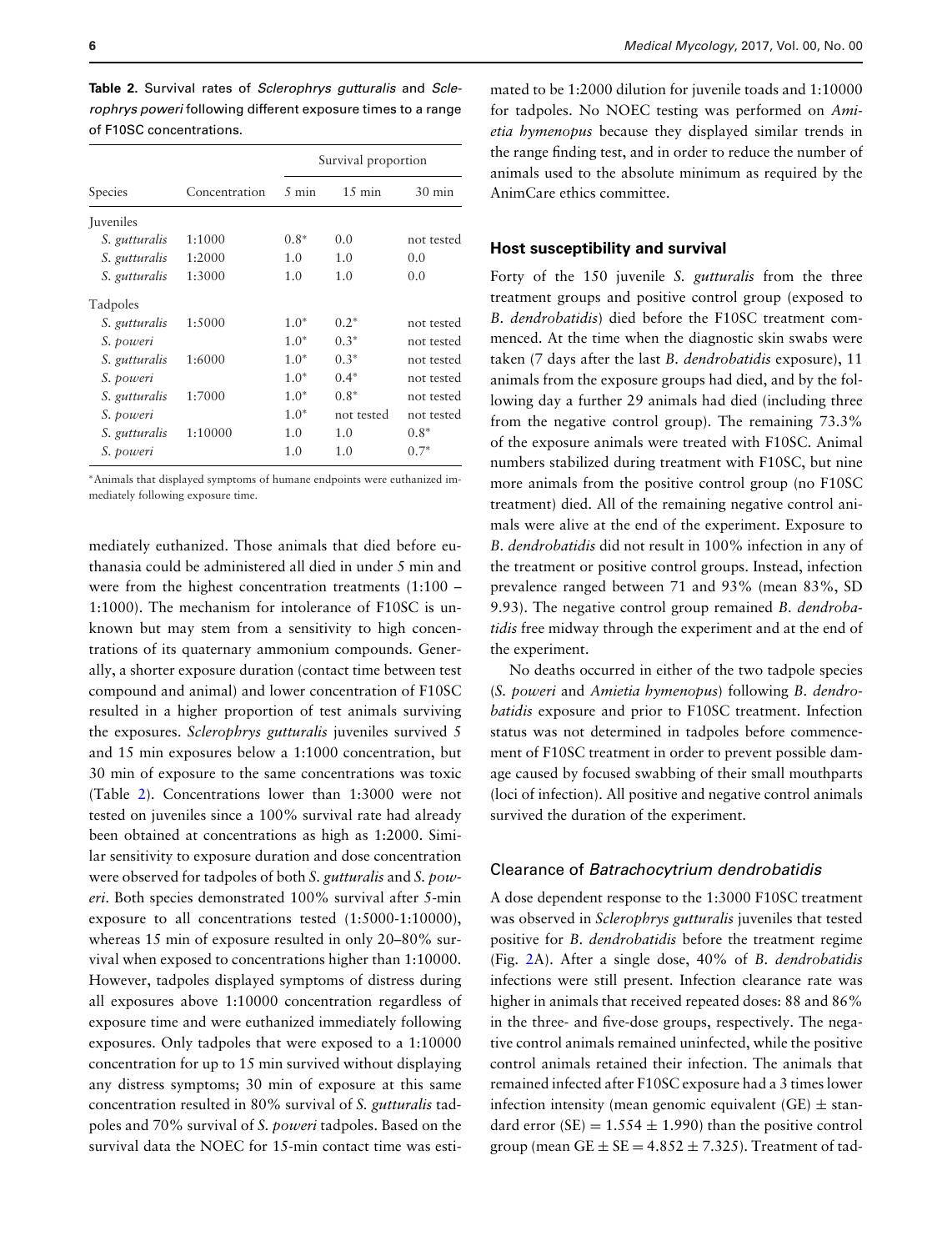<span id="page-6-0"></span>

**Figure 2.** F10SC clearance success of *Batrachochytrium dendrobatidis* by dose frequency in (A) juveniles of *Sclerophrys gutturalis*; (B) tadpoles of *S. poweri* and *Amietia hymenopus.* Shaded area represents proportion of animals that were *B. dendrobatidis* −, while white area represents proportion of animals that remained *B. dendrobatidis* +.

poles resulted in a 100% clearance rate in both species, but efficacy according to dose frequency was variable (Fig. [2B](#page-6-0)). In *A. hymenopus* complete efficacy was achieved in the seven-dose group, while 20% of the animals that received nine doses remained infected. In *S. poweri* 18% of animals remained infected after seven doses, while complete efficacy was achieved in the nine-dose group. Infection status in the control groups remained unchanged. Infection intensity in the positive control group of *S. poweri* was 40 times higher (mean GE  $\pm$  SE = 7.20  $\pm$  11.77) than in the animals that remained infected after treatment (mean GE  $\pm$  SE = 0.18  $\pm$ 0.08). Similar infection intensity was found in the positive control and the nine-dose groups of *A. hymenopus* (mean  $GE \pm SE = 0.19 \pm 0.225$  and  $0.16 \pm 0.17$ , respectively).

#### **Discussion**

Concentrations of F10SC as low as 1:30000 effectively inhibited the growth of *B. dendrobatidis* as the MIC resulted in a Log-4 reduction in zoospore density in compliance with SANS 636–2013 guidelines for disinfectants based on quaternary ammonium compounds[.36](#page-8-23) MIC was found to be time dependent, thus for each concentration to inhibit *B. dendrobatidis* a specific contact time is required. However, practical application of the antifungal has to be considered when deciding on a concentration and exposure time. Two hours of contact time at 1:30000 dilution can place a huge time constraint on certain applications, whereas exposures of up to 10 min at 1:15000 are more practical for general disinfection purposes. Inhibition of *B. dendrobatidis* at these low concentrations (i.e., small volumes), and the fact that it is biodegradable means that F10SC can be recommended for disinfection during field studies.

Prolonged or over exposure to normally safe concentrations can be just as toxic to the host animal as shorter exposures to more concentrated F10SC solutions. When applied at the right concentration and for the correct contact time F10SC is nontoxic and safe to use on both juvenile toads and tadpoles. However, distinct differences exist in the tolerance levels of these two life stages with the NOEC

values for tadpoles being 5 times lower than that of juveniles for the same exposure times  $(15 \text{ min } NOEC = 1:2000$ in juveniles and 1:10000 in tadpoles). Although comparable results were obtained for sensitivity to F10SC in all three of our tadpole species (*Sclerophrys gutturalis*, *S. poweri,* and *Amietia hymenopus*), other species may show greater variability in sensitivity. The aim of this research was to test whether *B. dendrobatidis* infection in our three test species can be cleared with F10SC and not to establish a generic treatment for all amphibians. Treatment of other species, especially members of other orders of amphibians may require different concentrations.

Our results indicate that survival of test animals is not only influenced by the test substance concentration but also by contact time. Concentrations that appear to be safe for use during short contact times can be lethal when contact time is extended. Results for survival as a factor of contact time were also constant for *S. gutturalis* and *S. poweri* tadpoles. In such cases a higher MIC with a shorter contact time is advisable. Based on the survival data, the NOEC for 15 min contact time was estimated to be 1:2000 dilution for juvenile toads and 1:10000 for tadpoles. Importantly, our 7-day observation following F10SC exposure only allowed for establishing acute toxicity of the test substance and did not account for any possible latent toxicity that may result from the exposure or treatment including deleterious effects on tadpole metamorphosis. Previous studies on the use of F10SC to treat various ailments in four frog species (including *S. gutturalis*) with F10SC have demonstrated that full recoveries were made even after 3 months of observation.[31,](#page-8-19)[41](#page-8-29) The lack of long-term complications following treatment suggest a lack of systemic toxicity for the species treated.<sup>[31](#page-8-19)</sup> However, to confirm any latent toxic effects resulting from F10SC treatment would require a grow-out study of treated tadpoles and histological examination of specimens.

Our infection protocol did not achieve a 100% infection rate in the exposed individuals before starting with the treatment regime. Obtaining less than complete infection post-exposure to *B. dendrobatidis* is not uncommon,<sup>6,[22](#page-8-10)</sup>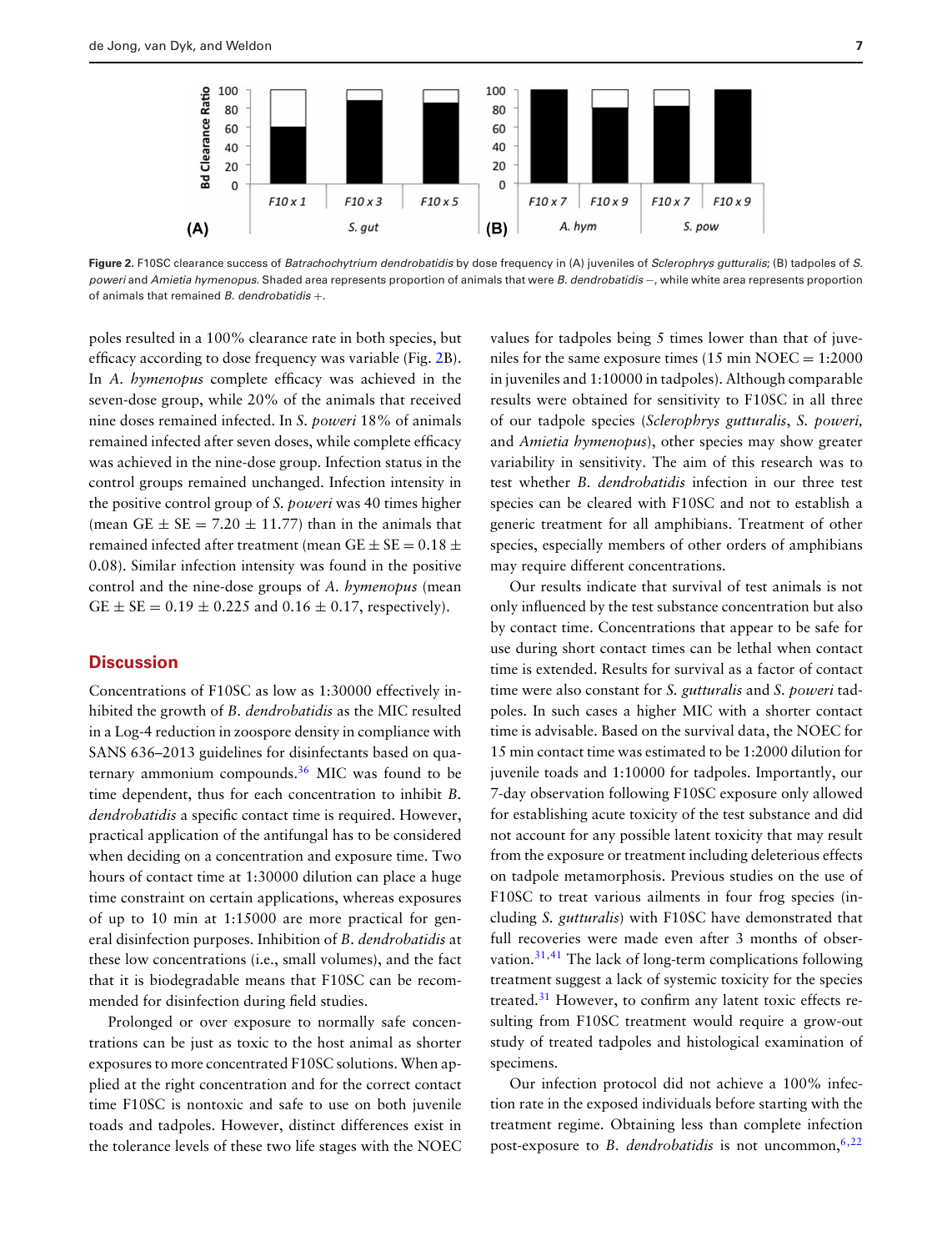and infection rates are known to be *B. dendrobatidis*-dose dependent and variable between species[.28](#page-8-16) A few juvenile *S. gutturalis* that had been exposed to *B. dendrobatidis* died almost 3 weeks into the experiment before F10SC treatment commenced. Whether mortality was directly due to *B. dendrobatidis* or another cause is not clear. The fact that more deaths were sustained by the positive control group (no F10SC treatment) during the treatment phase suggests that *B. dendrobatidis* was involved in the deaths. Moreover, no more deaths occurred in any of the groups that received F10SC treatment. However, swabbing seemed to have an adverse effect on infected animals since almost three times this number of animals died within 24 h following swabbing, and even a few negative control animals died. Tadpoles appeared more resilient to *B. dendrobatidis* since neither *S. poweri* nor *A. hymenopus* tadpoles suffered any deaths before F10SC treatment commenced. In contrast to early metamorphosed amphibians, a lack of significant deaths in tadpoles due to *B. dendrobatidis* infection has been widely documented.<sup>42[,43](#page-8-31)</sup>

Successful treatment requires an effective concentration that is safe to use on the test animals. For this reason, we lowered the test concentration of the NOEC for juveniles from 1:2000 to 1:3000 in order to reduce the risk of adverse effects even further and because of previous anecdotal evidence that this concentration was safe for use on amphibians.[31](#page-8-19) We used a test concentration of 1:10000 in our treatment trials with tadpoles as indicated by the NOEC test and because no lower concentrations were tested. One dose of F10SC was sufficient to clear *B. dendrobatidis* infection in some of the *S. gutturalis* juveniles (60%) in the one-dose treatment group. Higher clearance rates were only achieved after three to five repetitive treatments (88 and 86%, respectively). Significantly, a 100% clearance was achieved after seven repetitive treatments in *A. hymenopus* tadpoles and after nine treatments in *S. poweri* tadpoles. Because we do not have infection data for tadpoles before starting with the treatment trials and 100% infection was not achieved in juveniles, clearance rates in tadpoles is probably an overestimation and should be interpreted with caution. However, the fact that tadpoles from the positive control group remained positive suggests that a significant portion of the rest of the exposed tadpoles were infected before treatment commenced. We did not test more than five treatments on juvenile *S. gutturalis,* but the evidence from the tadpole trials suggest that higher clearance can likely be achieved if a higher number of treatments are administered. Being able to clear infection in tadpoles and post-metamorphic individuals is especially beneficial in aquatic and semi-aquatic amphibian species where the same habitat is shared between life stages. Inhibition of infection intensity, even if not 100%, as observed in the animals that remained infected after F10SC treatment could prevent individuals of

some species from becoming moribund, since *B. dendrobatidis* infection load is a known driver of pathogenicity.<sup>[44](#page-8-32)</sup>

F10SC is a concentrated compound that provides a treatment protocol that is nontoxic, has a short half-life, and is effective against *B. dendrobatidis* during short contact times. However, latent toxicological effects are yet to be determined, and follow-up studies focusing on the efficacy of this compound on different species of amphibians, as well as on different sized individuals is necessary in order to comprehend the generic application of F10SC as a treatment for chytridiomycosis caused by *B. dendrobatidis*. These developments will not only benefit captive populations but wild populations as well, especially when conservation goals include establishing disease-free populations through reintroduction programs.

#### **Acknowledgment**

We would like to thank Dr. Michelle Barrows for commenting on an earlier version of this article. This work was supported by the National Research Foundation [grant number IFR2011033000079].

#### Declaration of interest

The authors report no conflicts of interest. The authors alone are responsible for the content and the writing of the paper.

#### **References**

- <span id="page-7-0"></span>1. Daszak P, Cunningham AA, Hyatt AD. Infectious disease and amphibian population declines. *Divers Distrib*. 2003; **9**: 141– 150.
- 2. Holdich DM, Reynolds JD, Souty-Grosset C et al. A review of the ever-increasing threat to European crayfish from non-indigenous crayfish species. *Knowl Manag Aquat Ecosyst*. 2009; **11**: 394– 395.
- <span id="page-7-1"></span>3. Frick WF, Pollock JF, Hicks AC et al. An emerging disease causes regional population collapse of a common North American bat species. *Science*. 2010; **329**: 679–682.
- <span id="page-7-2"></span>4. Young S, Berger L, Speare R. Amphibian chytridiomycosis: strategies for captive management and conservation. *Int Zoo Yearbook*. 2007; **41**: 85–95.
- <span id="page-7-3"></span>5. Parker JM, Mikaelian I, Hahn N et al. Clinical diagnosis and treatment of epidermal chytridiomycosis in African clawed frogs (*Xenopus tropicalis*). *Comparative Med* 2002; **52**: 265–268.
- <span id="page-7-4"></span>6. Garner TWJ, Garcia G, Carroll B et al. Using itraconazole to clear *Batrachochytrium dendrobatidis* infection, and subsequent depigmentation of *Alytes muletensis* tadpoles. *Dis Aquat Organ*. 2009; **83**: 257–60.
- <span id="page-7-5"></span>7. Skerratt LF, Berger L, Hines HB et al. Relationships between size, development, and *Batrachochytrium dendrobatidis* infection in South African tadpoles. *Dis Aquat Organ*. 2007; **74**: 159–164.
- 8. Weldon C, Angelica C, Bollen A et al. Pre-emptive national monitoring plan for the amphibian chytrid fungus in Madagascar. *EcoHealth*. 2013; DOI: 10.1007/s10393-013-0869-8.
- <span id="page-7-6"></span>9. Andreone F, Dawson JS, Rabemananjara FCE et al. (eds). *New Sahonagasy Action Plan 2016–2020 / Nouveau Plan d'Action*